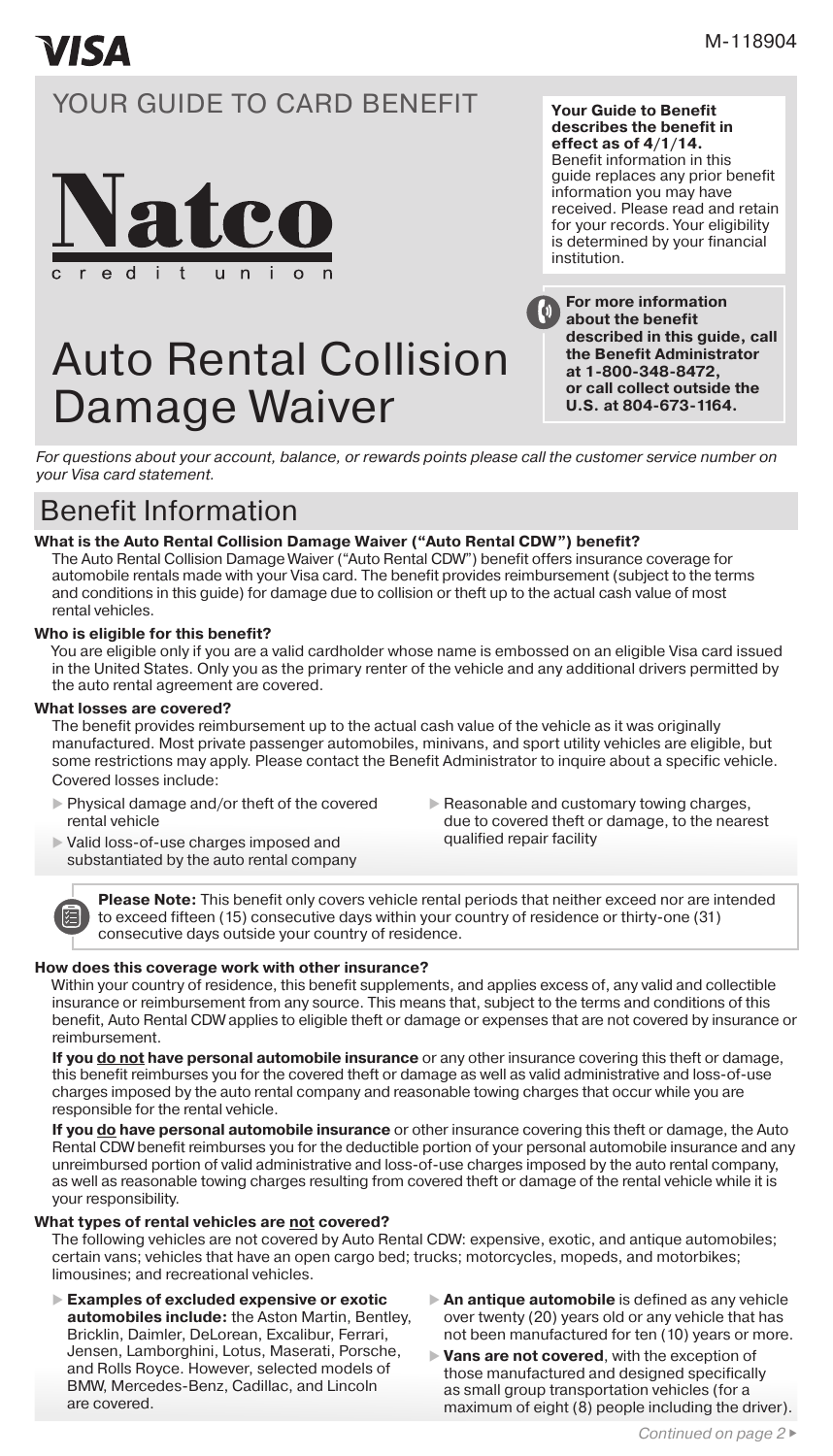# *Auto Rental Collision Damage Waiver, continued Auto Rental Collision Damage Waiver, continued*



**For questions about a specific vehicle, call the Benefit Administrator at 1-800-348-8472. If you are outside the United States, call collect at 804-673-1164.**

#### **What else is not covered?**

- Any obligation you assume under any agreement (other than the deductible under your personal auto policy)
- Any violation of the auto rental agreement or this benefit
- Injury of anyone or damage to anything inside or outside the rental vehicle
- Loss or theft of personal belongings
- **Personal liability**
- Expenses assumed, waived, or paid by the auto rental company or its insurer
- Cost of any insurance or collision damage waiver offered by or purchased through the auto rental company
- Depreciation of the rental vehicle caused by the incident including, but not limited to "diminished value"
- Expenses reimbursable by your insurer, employer, or employer's insurance
- Theft or damage due to intentional acts, or due to the driver(s) being under the influence of alcohol, intoxicants, or drugs, or due to contraband or illegal activities
- Wear and tear, gradual deterioration, or mechanical breakdown
- $\blacktriangleright$  Items not installed by the original manufacturer
- Damage due to off-road operation of the rental vehicle
- $\triangleright$  Theft or damage due to hostility of any kind (including, but not limited to, war, invasion, rebellion, insurrection, or terrorist activities)
- Confiscation by authorities
- Vehicles that do not meet the definition of covered vehicles
- Rental periods that either exceed or are intended to exceed fifteen (15) consecutive days within your country of residence or thirty-one (31) consecutive days outside your country of residence
- Leases and mini leases
- Theft or damage as a result of the authorized driver's and/or cardholder's lack of reasonable care in protecting the rental vehicle before and/or after theft or damage occurs (for example, leaving the vehicle running and unattended)
- Theft or damage reported more than forty-five (45) days\* from the date of the incident
- Theft or damage for which a claim form has not been received within ninety (90) days\* from the date of the incident
- Theft or damage for which all required documentation has not been received within three hundred and sixty-five (365) days from the date of the incident
- Theft or damage from rental transactions that originated in Israel, Jamaica, the Republic of Ireland, or Northern Ireland

# **Where am I covered?**

This benefit is available in the United States and most foreign countries. **However, no benefit is provided for motor vehicles rented in Israel, Jamaica, the Republic of Ireland, or Northern Ireland.** Additionally, this benefit is not available where precluded by law or in violation of the territory terms of the auto rental agreement or prohibited by individual merchants. **Because regulations vary outside the United States, it is recommended you check with your auto rental company and the Benefit Administrator before you travel to make sure Auto Rental CDW will apply.**

This benefit is in effect while the rental vehicle remains in your control or in the control of an authorized driver permitted to operate the rental vehicle in accordance with the rental agreement between you and the auto rental company. This benefit terminates when the auto rental company re-assumes control of the rental vehicle.

# **How do I make sure my Auto Rental CDW benefit is in effect?**

- To be sure you are covered, take the following steps when you rent a vehicle:
	- Initiate and complete the entire rental transaction with your eligible Visa card.
- **1** Initiate and complete the entire rental **2** Decline the auto rental company's collision transaction with your eligible Visa card. provision.

# **Helpful tips:**

- $\blacktriangleright$  Be sure to check the rental vehicle for prior damage before leaving the rental lot.
- Review the auto rental agreement carefully to make sure you are declining CDW/LDW and are familiar with the terms and conditions of the auto rental agreement.

# **What if the auto rental company insists that I purchase the auto rental company's auto insurance or collision damage waiver?**



Call the Benefit Administrator for help at **1-800-348-8472**. **If you are outside the United States, call collect at 804-673-1164.**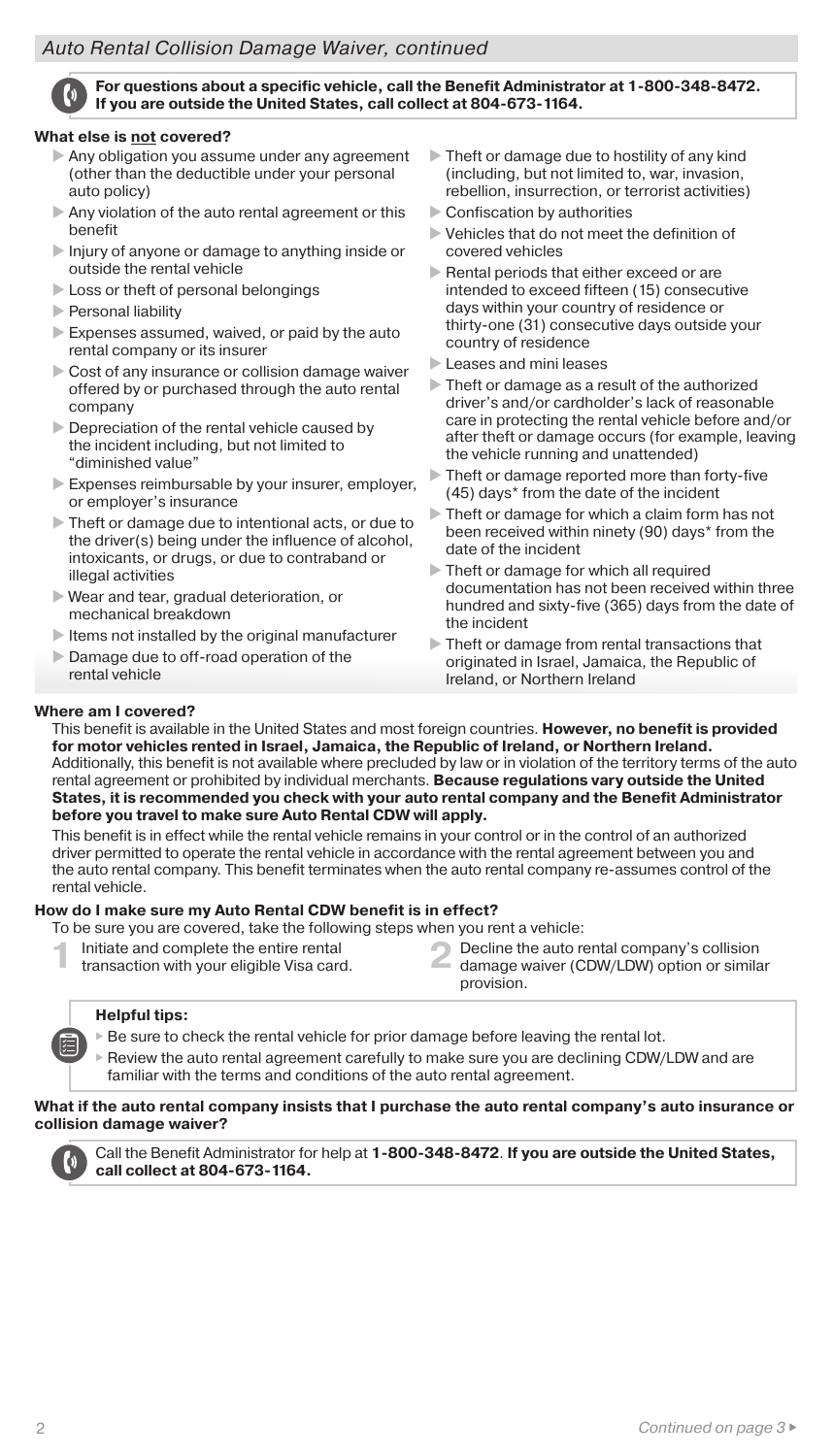# Filing an Auto Rental CDW Claim

## **What do I do if I have an accident or the rental vehicle is stolen?**

Immediately call the Benefit Administrator at **1-800-348-8472** to report the theft or damage regardless of whether your liability has been established. **If you are outside the United States, call collect at 804-673-1164.** The Benefit Administrator will answer any questions you or the auto rental company may have and will send you a claim form.

#### **When should I report an incident?**

**You should report theft or damage as soon as possible, but no later than forty-five (45) days\* from the date of the incident.** The Benefit Administrator reserves the right to deny any claim that contains charges that would not have been included had the Benefit Administrator been notified before those expenses were incurred, so you are advised to notify the Benefit Administrator immediately after any incident.

**Please Note:** You must make every reasonable effort to protect the rental vehicle from theft or damage. As the cardholder you are responsible for reporting your claim to the Benefit Administrator immediately. Reporting an incident to someone other than the Benefit Administrator will not fulfill this obligation.

## **What do I need from the auto rental company in order to file a claim?**

At the time of the theft or damage, or when you return the rental vehicle, immediately ask the auto rental company for:

- A copy of the accident report form and claim document, which should indicate the costs you are responsible for and any amounts that have been paid toward the claim
- A copy of the repair estimate and itemized repair bill
- $\triangleright$  Two (2) photographs of the damaged vehicle, if available
- A copy of the initial and final auto rental agreement(s)
- A police report, if obtainable

# **How do I file a claim?**

Submit the documents gathered from the auto rental company (listed above) along with the following additional documents to the Benefit Administrator:

- The completed and signed Auto Rental CDW claim form. *Please Note: Your completed claim form must be postmarked within ninety (90) days\* of the date of the theft or damage, even if all other required documentation is not yet available, or your claim may be denied*
- A copy of your receipt or monthly billing statement as proof that the entire vehicle rental was charged and paid for with your eligible Visa card
- A statement from your insurance carrier (and/or your employer or employer's insurance carrier, if applicable) or other reimbursement showing the costs for which you are responsible and

any amounts that have been paid toward the claim. Or, if you have no applicable insurance or reimbursement, a notarized statement of no insurance or reimbursement is required

- A copy of your primary insurance policy's Declarations Page to confirm your deductible. "Declarations Page" means the document(s) in your insurance policy that lists names, coverages, limits, effective dates and deductibles.
- Any other documentation deemed necessary by the Benefit Administrator to substantiate the claim

**Please Note:** All remaining documents must be postmarked within three hundred and sixty-five (365) days of the date of theft or damage. If you have difficulty obtaining the required documents within ninety (90) days\* of the date of theft or damage, submit the claim form with available documentation.

For faster filing, or to learn more about Auto Rental CDW, visit **www.visa.com/eclaims**

## **Do I have to do anything else?**

Usually there is nothing else you need to do. Typically, claims will be finalized within fifteen (15) days after the Auto Rental CDW Benefit Administrator has received all documentation necessary to fully substantiate your claim.

After the Benefit Administrator has paid your claim, all your rights and remedies against any party in respect of this theft or damage will be transferred to the Benefit Administrator to the extent of the cost of payment made to you. You must give the Benefit Administrator all assistance as may reasonably be required to secure all rights and remedies.

\* Not applicable to residents of certain states.